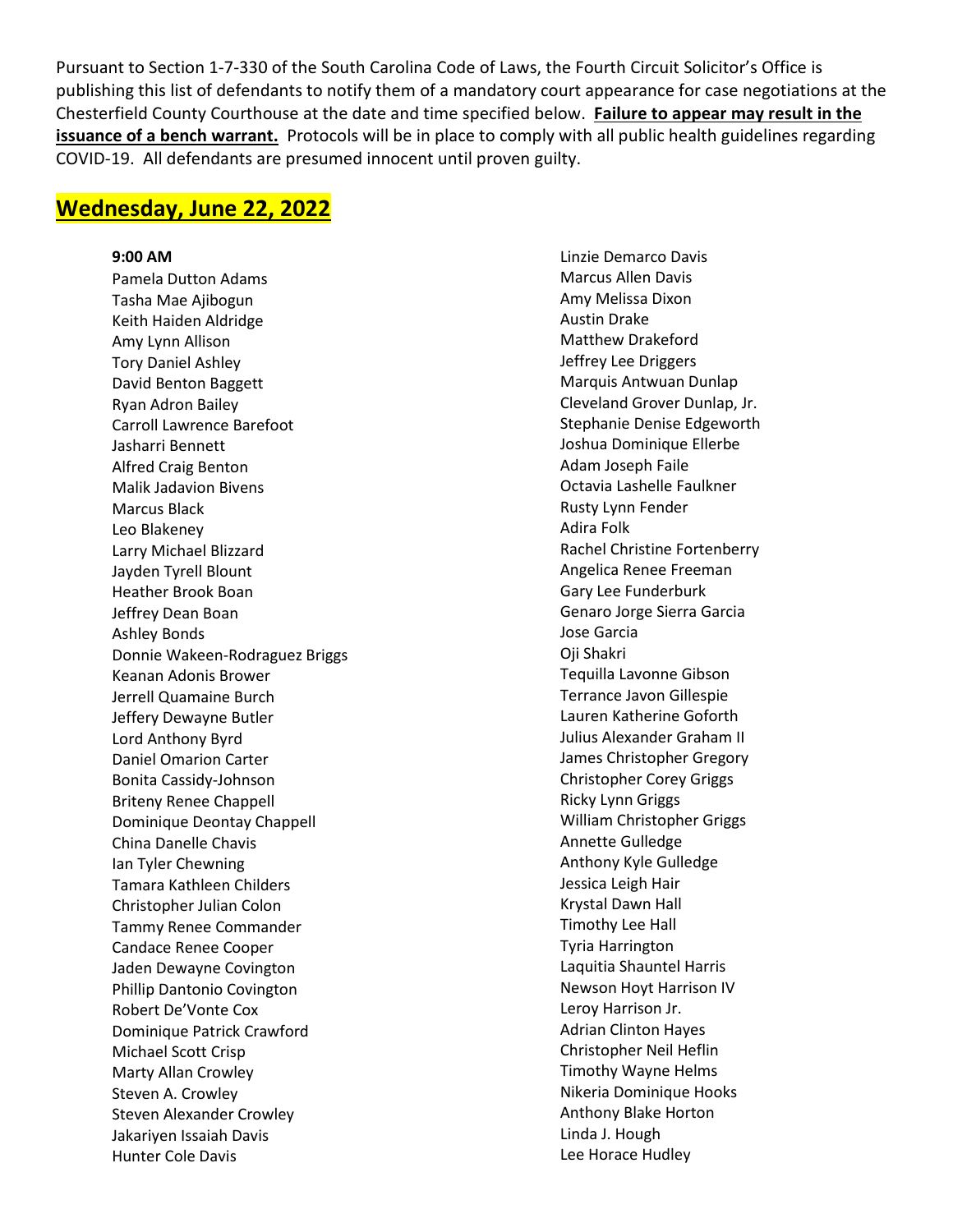Bryan Demaur Hudson Dameka Renae Jackson Ladasia Rokell Jackson Mycohi Michelle Jackson Darius Anderson James Luke Perry Johnson William Kahler Johnson Jac'Qual Sentrell Jones Justin Allen Jones Sam Lewis Jones, Jr. James Allen Jordan Justin Lee Kelly Sherika King Vincent King Dillon Christian Knight Corey Ervin Lamonds Cheryl Kay Lane Jermall Antonio Lang Jermaine Robinson Lilly Tony Eugene Little Jeffrey Scott Lloyd Dadrian Dashaun Lockhart Quinntavious Lockhart Ladaisha Andrea Louallen Alfredo Delsol Lyde Jr. Ronald Lee Marler Joshua Isiah Marshall Ronnie Darnell Marshall Jr. Suzanne Leigh McCauley Nicholas McDonald William Steve McGowan Jr. Charles Edward McIntyre Kyle Austin McIntyre Adrian McManus Tebiaus Nyke Melton Hykeem Ravion Merrell Naquavious Markee Merrell Fairlan Miles Sontario Rontez Miller Tia Kristie Miller Tyshun Jaquavious Miller Mark Anthony Mills Jesharri Jayvion Mitchell Katelin Lynn Mixon Traven Lamar Moore Tristan Terrill Moore Tyvon Moore Justin Scott Moree Kayla Nicole Moree Joshua Phillip Morton Sedreck Tyrone Moses Jeromy Scott Mullis Eldred Norte Mungo

Eldrick Shameke Mungo Malik Amiri-Maizon Myers Bobby Floyd Newton Kevin V. Nicholson Stephen Paul Novotney Christian Ryan Odom William Danny Oliver Christopher Wayne Outlaw Makayla Alexis Perez Heather Thi Pham Amy Michelle Phillips Steven Logan Purvis Paulo Alexis Ramos-Avila Michael Anthony Reep William Andrew Rembisz William Thomas Ritchie William Thomas Ritchie III Christopher Delanta Rivers James Lamont Rivers Lane Rivers Jeffery Jasper Roach Devin M. Roberson Da'Vonta Dashon Robinson Kyron Robinson Shauntez Lamar Robinson Darkiel Robinson-Jones Oscar Manuel Rodriguez Jessie Rogers III Javonte Varquis Rollerson Stephen Edward Rowe Carlos Lopez Ruiz Michael Omar Samuel Brian Rodney Scott Joshua Emmanuel Sellers Leroy Thomas Shelton Jennifer Staton Sikes Je'Cory Sims-Dean Brian Jesse Smith Dustin Elmer Smith Michael N. Smith Robert Bernard Spann Brandon Trey Spradley Steven Anthony Stallons Shaun Michael Stalvey Gregory Franklin Starnes Tiffany Sharmine Streater Joy Quick Stroud Ana Cortes Suarez Christopher Britt Tarlton Kendrick Marquel Terry Mary Lue Toney April Nicole Treadaway Dannie Ray Tyson